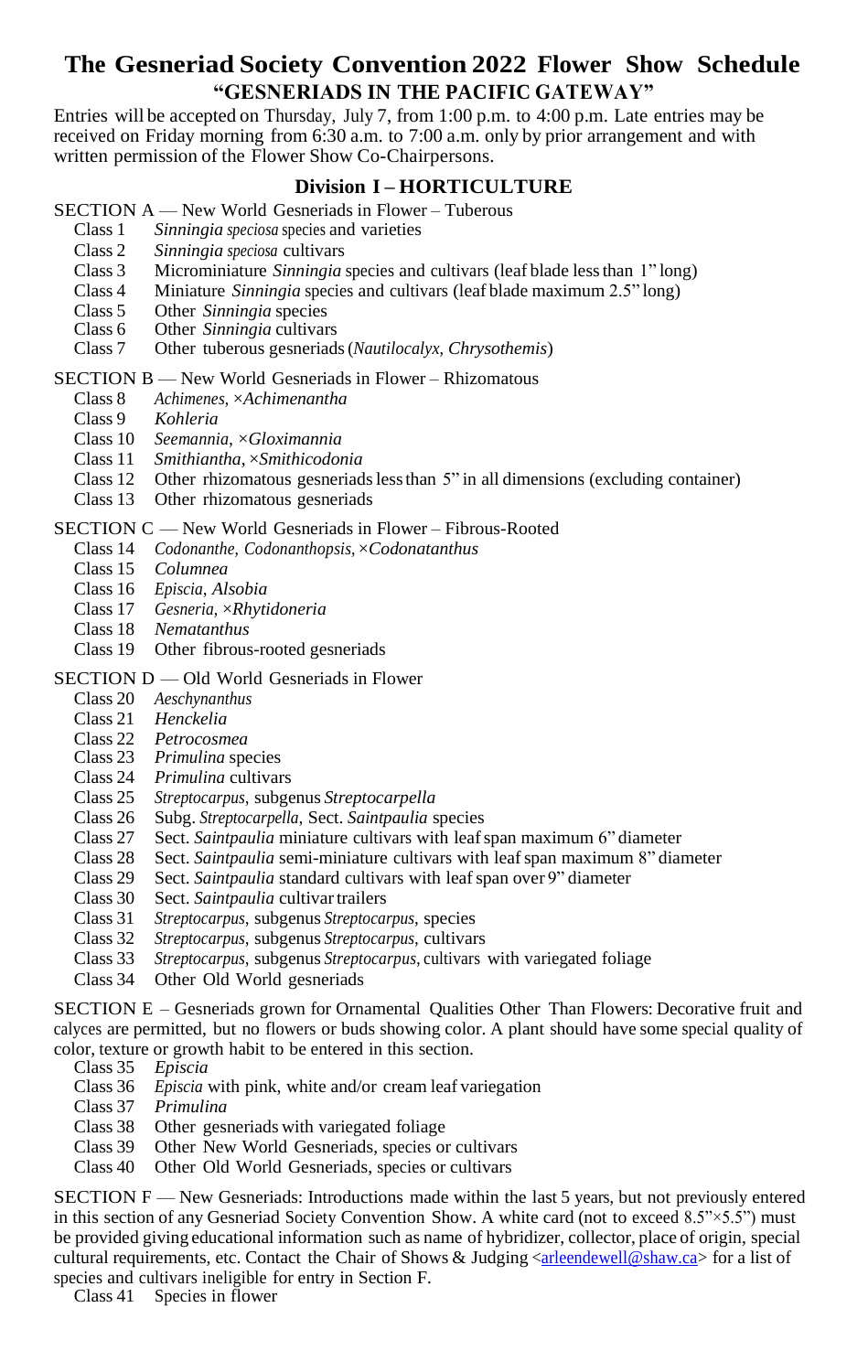- Class 42 Species not in flower
- Class 43 Cultivars in flower
- Class 44 Cultivars not in flower

SECTION G — Lesser-Known Gesneriads Seldom Grown or Seen in Shows: A white card (not to exceed 8.5"×5.5") must be provided with educational information such as habitat, source, cultural requirements.

Class 45 In flower Class 46 Not in flower

SECTION H—Trained or Sculptured Gesneriads: An educational 8.5"×5.5" white card is required stating what training the exhibit received and how the exhibit isto be viewed (all sides or from the front). Class 47 Bonsai, topiary, espaliered, or other style

SECTION I — Gesneriads Grown by a Novice – A Novice is anyone who has never won a blue ribbon in the Horticulture Division of a gesneriad (including AV) flower show. Exhibitors wishing Novice Status for the Horticulture Division may not enter other Horticulture classes.

- Class 48 Gesneriads in flower
- Class 49 Gesneriads grown for ornamental qualities other than flowers (no flowers or buds showing color allowed)

SECTION J — Collections of Gesneriads – A grouping of 3 to 5 different plants in flower or grown for ornamental qualities, or in combination (saintpaulias must be in flower). Exhibitor must provide a white card, not to exceed 8.5"×5.5", with identification of plants. In Class 50 exhibitor is encouraged to reflect variety, as this is a consideration in judging. In Class 51, exhibitor must provide a white card (not to exceed 8.5" $\times$ 5.5") identifying the plants and providing educational information. Class 52 is for a grouping of 3 to 5 plants, each from a different gesneriad genus. Exhibitor should depict a clearly developed theme, (e.g., various root structures, miniature or compact gesneriads, ornamental qualities, a collection of genera from Asia, Africa, South America, etc.)

- Class 50 Plants of a single genus either species or cultivars
- Class 51 Kinship group Interspecific or intergeneric hybrid/hybrids exhibited with one or more parents
- Class 52 Multiple genera

# **Division II – ARTISTIC**

Each entry may be interpreted and executed in any way the exhibitor chooses(suspended, kinetic, etc.), excluding underwater arrangements. **There is a limit of 4 entries in each class in Sections K & L, except**  for Underwater Class 55 that has a limit of 6 and Challenge Class 59 with a limit of 10. Classes 55, 56, 57, and 63 will be staged on risers about 10" above table level. Table tops, risers, and niches are white. Reservations for the Artistic Division must be made with Pat Shandrow  $\langle$ pat@shandrow.net $\rangle$  or 4408 59th Street Court E, Tacoma, WA 98443 by June 1, 2022. Early reservations are appreciated and all will be confirmed with either a return email or postcard. All exhibits must be entered between 1:00 p.m. and 4:00 p.m. on Thursday with design completion by 5:30 p.m. (Plant material adjustments will be allowed from 6:30 to 7:00 a.m. on Friday.)

SECTION K — Arrangements of Fresh-Cut and/or Dried or Treated Gesneriad Material

- Class 53 **"Hoh Rainforest"** located on the Olympic Peninsula, it is one of the largest temperate rain forests in the U.S. Arrangement staged in a niche  $10^{\prime\prime}$ H $\times$ 8"W $\times$ 8"D.
- Class 54 **"Dungeness Crab"** most common crab (and tastiest) found in the Pacific Northwest. A freestanding miniature arrangement – not to exceed 6" in any dimension.
- Class 55 **"Octopus"** the eleventh wonder of Tacoma an underwater arrangement featuring completely submerged plant material in a container not to exceed 12" in any dimension.
- Class 56 **"Chihuly – a Burst of Color"** using a variety of colors. A freestanding arrangement not to exceed 10" in any dimension.
- Class 57 **"Mount Rainier"** also known as Tahoma or Tacoma a design using white blossoms to represent the snow covered mountain – to be staged in a niche  $10^{\circ}H \times 8^{\circ} \times 8^{\circ}D$ .
- Class 58 **"Galloping Gertie"** a kinetic arrangement to be staged in a niche  $15^{\circ}H \times 10^{\circ}W \times 10^{\circ}D$ .
- Class 59 **"Challenge Class"** Classtitle announced at 1:00 p.m. on the day of entries. All materials (except container and mechanics) will be provided. Only materials provided may be used. To be staged in a niche 7"H×5"W×5"D.

SECTION L — Arrangements of Growing Gesneriad Material (may also include dried or treated gesneriad material)

Class 60 **"Pacific Northwest"** – using foliage only – a freestanding arrangement not to exceed 12" in any dimension.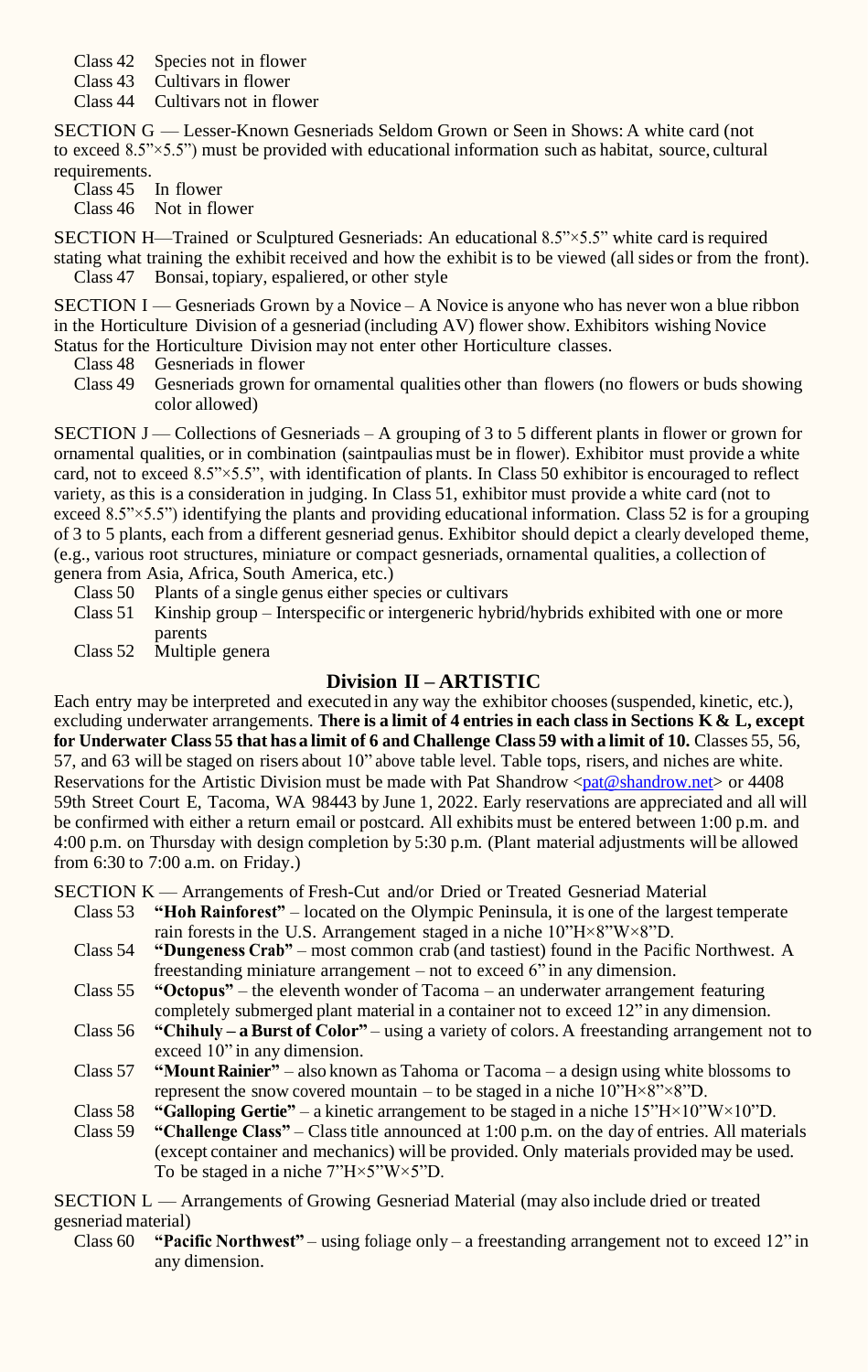- Class 61 **"Tacoma Narrows Bridge"** a pair of twin suspension bridges that span the Tacoma Narrows strait of Puget Sound – an exhibit using two containers, with an implied or actual connection – a freestanding arrangement not to exceed 15" in any dimension.
- Class 62 **"Snoqualmie Falls"** a freestanding arrangement depicting a cascading waterfall not to exceed 15" in any dimension.
- Class  $63$  **"Muckleshoot Casino"** this casino is the largest in the state of Washington a freestanding arrangement not to exceed 10" in any dimension.

SECTION M — Container Plantings of Growing Gesneriad Material (not to exceed 24" in any dimension)<br>Class 64

- Terrarium Straight-sided
- Class 65 Terrarium Curved
- Class 66 Tray Landscape
- Class 67 Natural Garden planted on any naturally occurring material, (e.g., rock, wood, shell)

SECTION N — Artistic Entries by Novices – A Novice is anyone who has never won a blue ribbon in the Artistic Division of a gesneriad (including AV) flower show. Exhibitors wishing Novice Status for the Artistic Division may not enter other Division II classes.

Class 68 Artistic entries suitable for any of the classes in Sections K, L, or M, except for the Challenge Class. Exhibitor must identify on a 3"×5" white card the name of the class chosen and the plant material used.

## **Division III — THE ARTS**

All entries must have been made by the exhibitor and feature gesneriadsin some form. Exhibitors are required to reserve space (indicating the size of the exhibit) for all entries in Sections O and P. **Limit: One entry per exhibitor per class.** Reservationsmust be received by Pat Shandrow [<pat@shandrow.net>](mailto:pat%40shandrow.net?subject=) or 4408 59th Street Court E, Tacoma, WA 98443 by June 1, 2022.

SECTION O — Photography: Prints should not exceed  $8" \times 10"$  and mats should not exceed  $11" \times 14"$ . Easels must be provided for prints 5"×7" or over. **Limit: six entries per class.** Images of gesneriads growing in natural habitats are not eligible for entry in Class 70.

- Class 69 Color print of parts of a gesneriad (flowers, fruit, foliage, etc.)
- Class 70 Color print of a whole gesneriad plant
- Class 71 Color print of gesneriad(s) growing in a natural habitat. The subject must be portrayed growing wild in an area of the world considered by botanists to be its natural range, not cultivated in pots, gardens, or greenhouses. A white card (maximum 8.5"×5.5") must be provided detailing location, climate, month/year photo wastaken, how the site was accessed and any other pertinent information.
- Class 72 Monochrome print

SECTION P — Arts and Crafts Representing Gesneriads: Exhibitors must include a 3"×5" white card describing the medium chosen, techniques and/or processes used in the creation of an entry. Manipulated photographs, (i.e., montages and other techniques in which manipulation isthe principal element) are eligible for entry in Class 75. All such photographs in Class 75 must respect the **same easel requirement and size limit** stated for exhibits in Section O.

- Class 73 Painting or drawing: An easel must be provided by the exhibitor.<br>Class 74 Needlework or textile: A  $3" \times 5"$  white card must be provided giving
- Needlework or textile: A  $3" \times 5"$  white card must be provided giving the source of the design.
- Class 75 Other arts and crafts

# **Division IV — EDUCATIONAL AND COMMERCIAL**

Reservations including the size of exhibit must be received by Pat Shandrow  $\langle$ pat@shandrow.net $\rangle$  or 4408 59th St. Court E, Tacoma, WA 98443 by June 1, 2022. **Limit: one entry per exhibitor per class.**

SECTION Q — Educational Exhibits

- Class 76 Exhibit illustrating information of scientific or horticultural importance, or gesneriad promotion.
- Class 77 Exhibit of plant material with educational information.
- Class 78 Exhibit of photograph(s) of gesneriads that because of their seasonal nature and/or rarity are not often exhibited. A white card, (not to exceed  $8.5" \times 5.5"$ ) must be provided outlining source, natural habitat, cultural information, and reason for suitability in this class.
- Class 79 Exhibit of photograph(s) of gesneriads growing outdoors as bedding, accent, or container plants. Gesneriad(s) must be identified and additional information included about climate, growing medium, culture, etc.
- SECTION R Commercial Displays

.

- Class 80 Display table with a grouping of gesneriads(10 or more plants).
- Class 81 Display table with a grouping of gesneriads (fewer than 10 plants).